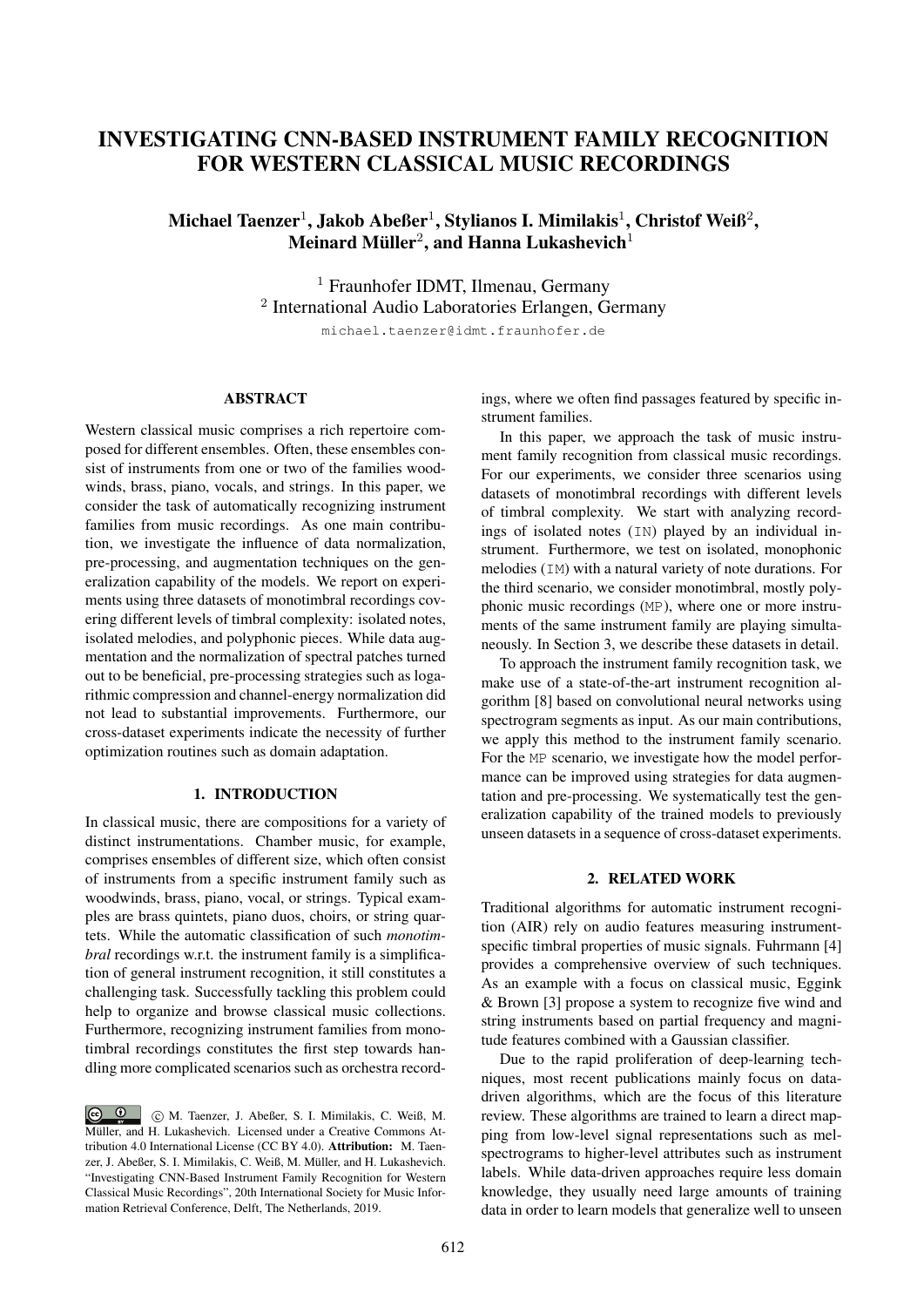datasets. However, popular AIR datasets such as MedleyDB [1], IRMAS [2], or MusicNet [21] are still of limited size. As a consequence, authors often apply data augmentation techniques such as pitch shifting [7] to virtually enlarge the number of audio files.

Concerning the generalization capability, AIR approaches based on deep neural networks (DNNs) show good performance on particular datasets, but cross-dataset experiments (as we present in Section 5.2) are rarely performed. Such experiments are crucial for better understanding to which extent DNN models generalize to unseen datasets with different characteristics. In the related field of audio event recognition, researchers often observe this limitation of data-driven algorithms and suggest additional domain adaptation steps [5]. Another challenge is the entanglement between perceptual attributes such as pitch and timbre in spectrogram representations. Lostanlen et al. [14] propose weight-sharing strategies for DNN models in order to derive pitch-invariant representations, which still maintain good timbre discriminability.

Typical model architectures used in recently proposed AIR systems are convolutional neural networks (CNNs) [6–9, 12, 17, 20] and hybrid convolutional-recurrent neural networks (CRNNs) [7]. Most of the CNN architectures comprise several convolutional layers for feature learning and a set of dense layers for classification. Han et al. [8] proposed such a CNN architecture to recognize the predominant instrument in polyphonic and multitimbral recordings. The authors evaluate different late-fusion techniques to aggregate frame-level model predictions in order to obtain song-level instrument labels. This model has been used and extended in recent AIR literature [6,20]. Takahashi et al. [20] show in a comparative experiment that using horizontal and vertical filter shapes instead of symmetrical ones improves recognition performance, but requires more training time. Hung & Yang [9] tested an alternative CNN model, which includes residual blocks with additional skip connections to allow for reducing the vanishing-gradient problem during training.

Concerning the input representation, most DNN-based AIR systems process mel-spectrogram segments (*patches*). As alternative, Hung & Yang test constant-Q spectrograms and harmonic-series features as input to the models [9]. Li et al. [12] propose an end-to-end-learning approach using a CNN architecture that directly processes raw audio data. Hung & Yang [9] show that using score information as an additional cue leads to small improvements in the framelevel recognition of seven classical instruments.

#### 3. DATASETS

In this section, we describe three datasets that we use for our instrument family recognition experiments. Regarding the level of difficulty, the isolated-note scenario (IN) constitutes the simplest task represented by the Studio On Line Dataset (DB-SOL) presented in Section 3.1. A scenario with increased level of difficulty comprises isolated melodies (IM), represented by the University of Rochester Multi-modal Music Performance Dataset (DB-URMP) deTable 1: Number of audio files, spectral patches, and average patches per file for each dataset and experiment.

| <b>Dataset</b>                                        | <b>Files</b> | Patches | Patches/file (avg)                               |  |  |  |  |  |  |  |
|-------------------------------------------------------|--------------|---------|--------------------------------------------------|--|--|--|--|--|--|--|
| <i><b>Original Datasets (with silent patches)</b></i> |              |         |                                                  |  |  |  |  |  |  |  |
| DB-MTC                                                | 50           | 38078   | 762                                              |  |  |  |  |  |  |  |
| $DB-MTC^+$                                            | 400          | 304624  | 762                                              |  |  |  |  |  |  |  |
| DB-URMP                                               | 149          | 33693   | 226                                              |  |  |  |  |  |  |  |
| DB-SOL                                                | 20604        | 225273  | 11                                               |  |  |  |  |  |  |  |
| <b>Experiment 1 (silent patches removed)</b>          |              |         |                                                  |  |  |  |  |  |  |  |
| DB-MTC                                                | 50           | 34163   | 683                                              |  |  |  |  |  |  |  |
| $DB-MTC^+$                                            | 400          | 281841  | 705                                              |  |  |  |  |  |  |  |
|                                                       |              |         | Experiment 2 (3 classes, silent patches removed) |  |  |  |  |  |  |  |
| DB-MTC                                                | 30           | 20900   | 697                                              |  |  |  |  |  |  |  |
| DB-URMP                                               | 149          | 31236   | 210                                              |  |  |  |  |  |  |  |
| DB-SOL                                                | 20604        | 202486  | 10                                               |  |  |  |  |  |  |  |
| DB-M/U/S                                              | 20783        | 254622  | 12                                               |  |  |  |  |  |  |  |

scribed in Section 3.2. As our most complicated scenario, we consider monotimbral polyphonic recordings of classical music realized in the Monotimbral Classical Dataset (DB-MTC), which comprises recordings of monotimbral, mostly polyphonic classical pieces (MP, see Section 3.3). Table 1 summarizes the properties of the three datasets.

#### 3.1 Studio On Line Dataset (**DB-SOL**)

The Studio On Line dataset<sup>1</sup>, recorded in 2002 at IR-CAM (Paris), comprises over 25000 isolated note recordings from 16 different instruments covering the instrument families woodwinds, brass, and strings. Recognizing the instrument family of such isolated note recordings (IN) constitutes a relatively simple scenario since there is no spectral overlap of multiple notes. However, the large variety of instrument playing techniques—in particular, frequency modulation techniques such as vibrato and trill makes the recognition task more complex. For our experiments, we discarded recordings from DB-SOL that only comprise mechanical instrument sounds without a clear pitch as well as breathing and speaking sounds.

## 3.2 University of Rochester Multi-modal Music Performance Dataset (**DB-URMP**)

The University of Rochester Multi-modal Music Performance (URMP) Dataset [11] was originally published to study audio-visual music performance analysis. The dataset comprises 44 ensemble pieces including duets, trios, quartets, and quintets, most of which are arrangements of popular classical pieces. For all pieces, multitrack recordings are available with a total of 149 isolated instruments tracks. Within each track, one melody instrument from the families woodwinds, brass, and strings is recorded in isolation. We use these individual tracks as the basis for our isolated-melodies (IM) scenario.

<sup>&</sup>lt;sup>1</sup> Freely available as part of the Orchids software at  $http://$ forumnet.ircam.fr/product/orchids-en/. In [13], the dataset was used for evaluating an instrument recognition system.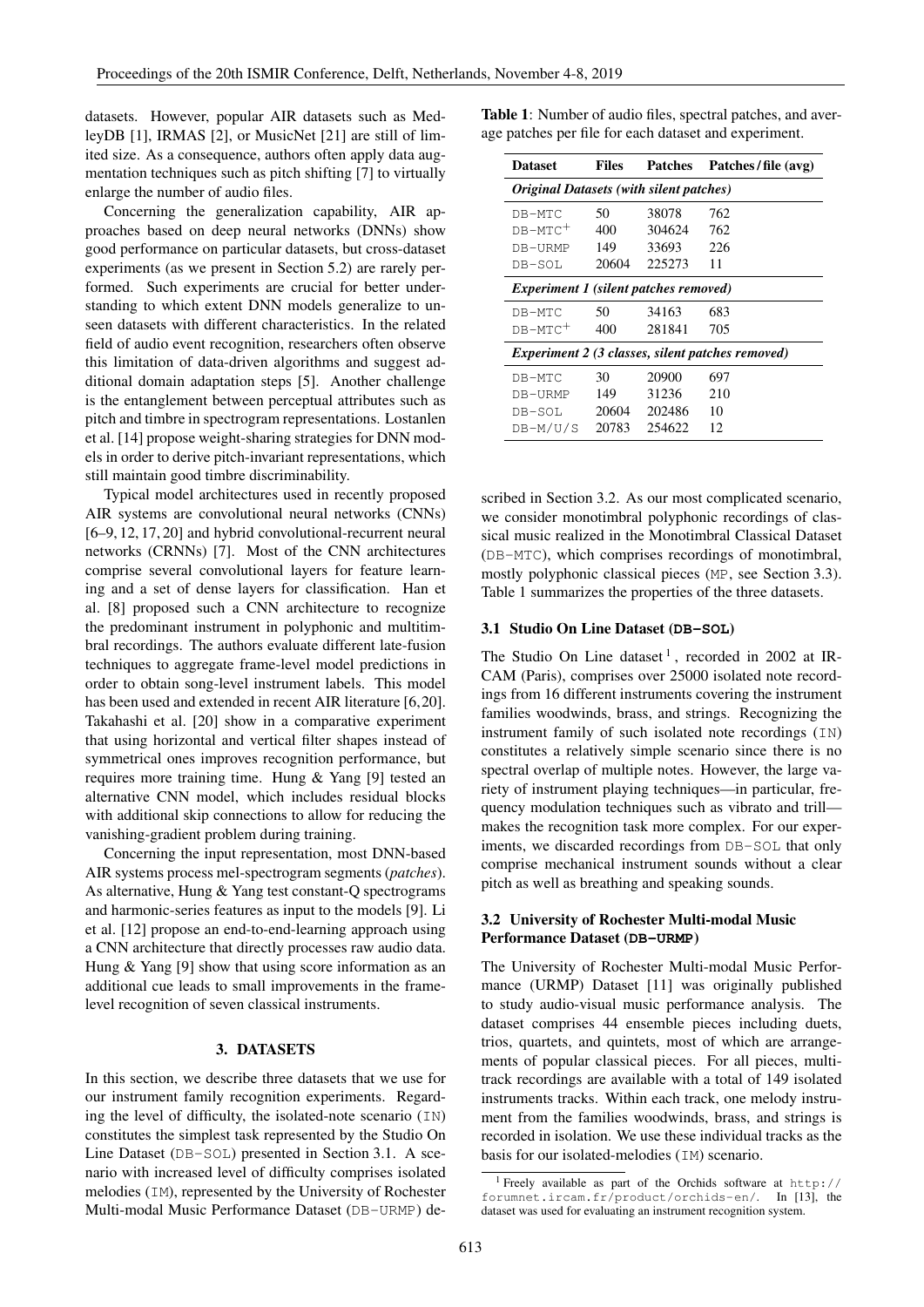#### 3.3 Monotimbral Classical Dataset (**DB-MTC**)

To test the instrument family recognition task on a realistic scenario, we compiled a dataset consisting of 50 tracks from commercial recordings. The data comprises mostly polyphonic classical pieces composed for instruments of one family. For each of the five families, we included ten audio files, each from a different CD. The total duration in minutes for each instrument family is 63.2 (woodwinds), 37.6 (brass), 75.1 (piano), 51.4 (vocal), and 82.8 (strings).

The woodwind class mainly comprises chamber music works such as wind quintets by Cambini, Danzi, Hindemith, Nielsen, and Reicha, as well as a quartet by Rossini and a sextet by Janacek. Furthermore, we consider a serenade by W. A. Mozart, an excerpt from Dvořak's Ninth symphony (*New World*), and a partita for wind ensemble by Krommer. We are aware of the problem that wind ensembles often include a french horn, which is a brass instrument. While this is a typical situation in classical music, it might influence our recognition experiments. For the brass selection, we use brass ensemble music for five to ten players. We consider pieces by ten different composers, played by Canadian Brass, German Brass, Mnozil Brass, and other ensembles. Into the piano class we placed solo sonatas and fugues by Beethoven, Berg, C. P. E. Bach, and others, played by different pianists. Regarding vocal music, we include music for solo voice such as Berio's *Sequenza III*—and choirs. The choir pieces comprise a renaissance composition by Allegri, romantic pieces by Bruckner and Janacek, modern pieces by Ligeti and Scelsi, and more. The strings class consists of several string orchestra pieces by Barber, Hindemith, Lutosławski, Penderecki, and Rawsthorne. Additionally, we include chamber music such as string quartets, a quintet by Schubert and a sextet by Brahms.

#### 4. SYSTEM OVERVIEW

In the following, we present our system for instrument family recognition, which consists of three main components. The first component (Section 4.1) transforms the audio signal of a music recording into a mel-based time– frequency representation. The second component (Sections 4.2 and 4.3) applies pre-processing techniques such as normalization or compression to the time–frequency representation. The third component (Section 4.4) consists of a CNN that outputs class probabilities and is trained in a supervised fashion. Figure 1 summarizes the main processing steps together with additional details regarding the network architecture (second and third columns of the figure).

#### 4.1 Mel-spectogram Representation

For computing the time–frequency representation of the recordings, we follow the work by Han et al. [8]. We re-



Figure 1: Reference model proposed by Han et al. [8] with slight modifications as discussed in Section 4.4. Spectrogram patches are processed by successive pairs of convolutional layers followed by batch normalization and ReLU activation function, max pooling (MaxPool), and global max-pooling (GlobMaxPool).

sample the audio signals to a sample rate of  $f_s = 22050$  Hz and compute the mel-spectrogram  $3$  using 128 mel-bands, a hop size of 512 samples, and a window size of 1024 samples. Then, we normalize the magnitude in each frequency band of the mel-spectogram via dividing by the number of mel-bands. For each recording, we further segment the resulting mel-spectrogram representation into time– frequency patches with a length of 43 frames (approx. one second) with an overlap of 21 frames (approx. 0.5 seconds). This results in a tensor  $X \in \mathbb{R}^{N \times 43 \times 128}$ , where N indicates the total number of computed patches. In order to remove potential silent parts in the recordings, we discard a patch as soon as the mean of its magnitude values is below 5% of the entire file's maximal magnitude.

#### 4.2 Spectrogram Dynamic Range Compression

Classical music recordings commonly exhibit a large dynamic range. To account for this, we investigate the effect of pre-processing strategies for compressing the dynamic range of the mel-spectrograms. In the following, we compare four different approaches for dynamic compression.

The first strategy, denoted as NO, does not apply any dynamic range compression. In this case, we directly use the mel-spectrogram as input to the model. The second strategy applies logarithmic compression defined by  $X \leftarrow \log(1 + \gamma X)$ . For our experiments, we consider two settings with  $\gamma = 1$  (denoted as LC 1) and  $\gamma = 10000$  (denoted as LC 10000), respectively. As the fourth strategy, we employ Per-Channel Energy Normalization (PCEN) proposed in [22] and further studied in [15]. PCEN ap-

<sup>2</sup> Due to copyright issues, we cannot publish the audio files. Instead, we publish the spectrogram patch tensors and corresponding targets to allow for reproducibility of our experiments under https://doi.org/ 10.5281/zenodo.3258829.

<sup>3</sup> We use the implementation from librosa (https://librosa. github.io/librosa/), version 0.6.2.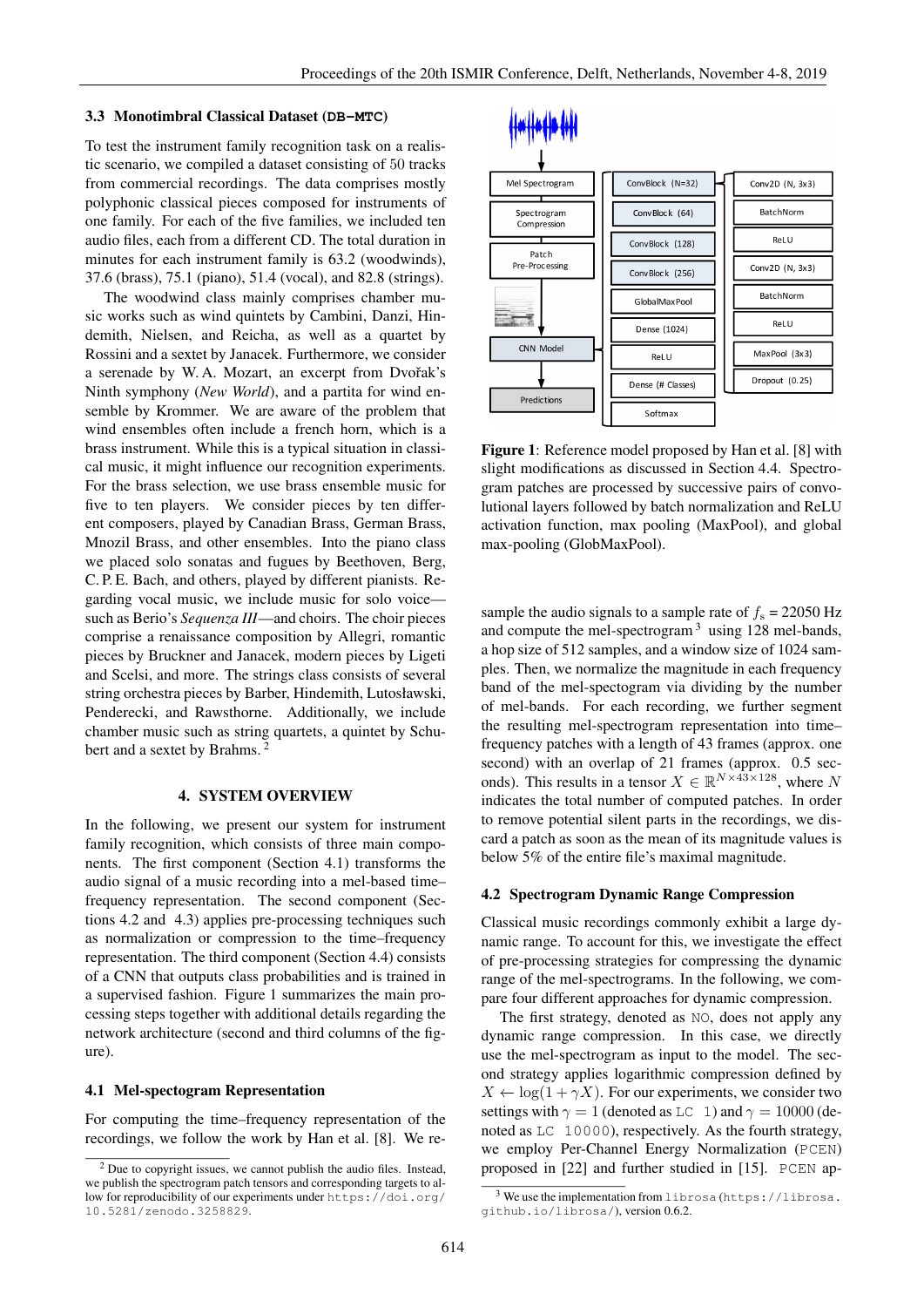plies a first-order Infinite Impulse Response (IIR) filter, which controls the gain of the spectral representation, followed by dynamic range compression [22]. In principle, PCEN enhances prominent spectral characteristics (such as onsets), while attenuating low-energy frequency bands that are correlated with reverberation or corrupted by noise [22]. As the main benefit, the resulting spectral representation is robust against effects of reverberation and additive noise. For our experiments, we use PCEN as implemented in the librosa<sup>3</sup> Python library with default parameters  $(gain=0.98, bias=2, power=0.5, time constant=0.4).$ 

## 4.3 Patch Pre-processing

After the dynamic range compression step of the melspectrogram, we apply another pre-processing technique in order to normalize the spectral patches before we feed them to the CNN model. For this *patch pre-processing* step (not to be confused with the batch normalization within the CNN), we compare four different approaches. Let  $mean(\cdot)$ and  $std(\cdot)$  denote the computation of the average and standard deviation, respectively.  $X_{\cdots f}$  denotes a slice of the given tensor  $X \in \mathbb{R}^{N \times 43 \times 128}$  for a fixed frequency index  $f \in \{1, \ldots, 128\}$ . Similarly,  $X_{p, \ldots}$  denotes a slice of the tensor X for a fixed patch index  $p \in \{1, \ldots, N\}$ . Based on this, we define the four approaches as follows:

The first approach (A) performs frequency-based Zero-Mean and Unit-Variance (ZMUV) normalization following early approaches for efficiently training DNNs [10]. For each  $f \in \{1, \ldots, 128\}$ , it is computed via:

$$
X_{:,:,f} \leftarrow \frac{X_{:,:,f} - \text{mean}(X_{:,:,f})}{\text{std}(X_{:,:,f}) + \epsilon}.
$$
 (1)

The second approach (B) applies global ZMUV normalization to the tensor  $X$ , following the work presented in [18]:

$$
X \leftarrow \frac{X - \text{mean}(X)}{\text{std}(X) + \epsilon}.
$$
 (2)

The third approach (C) employs local patch pre-processing, where each patch  $p \in \{1, \ldots, N\}$  is normalized individually in the following way:

$$
X_{p,:,:} \leftarrow \frac{X_{p,:,:} - \text{mean}(X_{p,:,:})}{\text{std}(X_{p,:,:}) + \epsilon}.
$$
 (3)

The fourth approach (denoted as "-") does not apply any pre-processing: The mel-spectral representation is provided directly to the CNN model.

For the approaches A and B, we apply ZMUV normalization to the validation and test set using mean and standard deviation as computed from the training set.

#### 4.4 CNN Model

For our experiments, we adopt a CNN architecture proposed by Han et al. [8], illustrated in Figure 1. The model is based on a VGG-type architecture [19] and consists of four blocks that perform convolution operations. Each block contains a pair of 2D convolutional layers, each comprising K kernels of size  $3\times3$ . After each convolutional layer, we apply batch normalization (BatchNorm) followed by the Rectified Linear Unit (ReLU) activation function. At the end of each convolutional block, we use  $3 \times 3$  max-pooling and dropout (with probability 0.25). Between subsequent convolutional blocks, we increase the number of channels  $K$  by a factor of two.

After the fourth convolutional block, we use a global max-pooling layer in order to flatten the latent representation. We give the flattened representation to a fullyconnected feed-forward layer with 1024 units, followed by the final feed-forward layer that uses a soft-max activation function. We extend the architecture presented by Han et al. [8] using additional batch normalization layers after each convolutional layer. The batch normalization layers perform ZMUV normalization across each batch of melspectrogram patches. We train the model using categorical cross-entropy loss, the Adam optimizer with a learning rate of 10<sup>−</sup><sup>4</sup> , and a batch size of 128. In order to reduce overfitting, we implement early stopping during model training with a patience of 20 epochs. Since the audio files in DB-MTC substantially differ in length, we use a classweighting scheme during training to compensate for class imbalance, which is computed as an inverse proportion of the number of training items per class.

#### 5. EXPERIMENTS

In this section, we present our experiments on instrument family recognition. For Experiment 1 (Section 5.1), we consider polyphonic, monotimbral recordings using the DB-MTC dataset and test the improvement strategies discussed in Section 4. In Experiment 2 (Section 5.2), we investigate the generalization capabilities of the trained models in a cross-dataset experiment using the three datasets described in Section 3. As evaluation measure, we report the micro-average  $F$ -score. The  $F$ -score is computed as the harmonic mean between precision and recall on a patch-level and is not affected by potential class imbalance.

## 5.1 Experiment 1: Instrument Family Classification in Monotimbral Classical Music Recordings

In this experiment, we evaluate whether data augmentation, spectrogram compression, and patch pre-processing techniques lead to an improved classification performance. We focus on the MP scenario using the DB-MTC dataset.

#### *5.1.1 Data Augmentation*

Due to the small number of 10 audio files per instrument family in DB-MTC (see Section 3.3), we enlarge the dataset using the data augmentation techniques shown in Table 2. We apply algorithms taken from the Audio Degradation Toolbox [16] that implement brown and white noise, two room impulse responses, dynamic range compression, and two kinds of signal attenuation. In total, we create seven augmented versions of each audio file in the dataset, thus increasing the size of the dataset from 50 to 400 files. We refer to this augmented dataset as  $DB-MTC^+$ .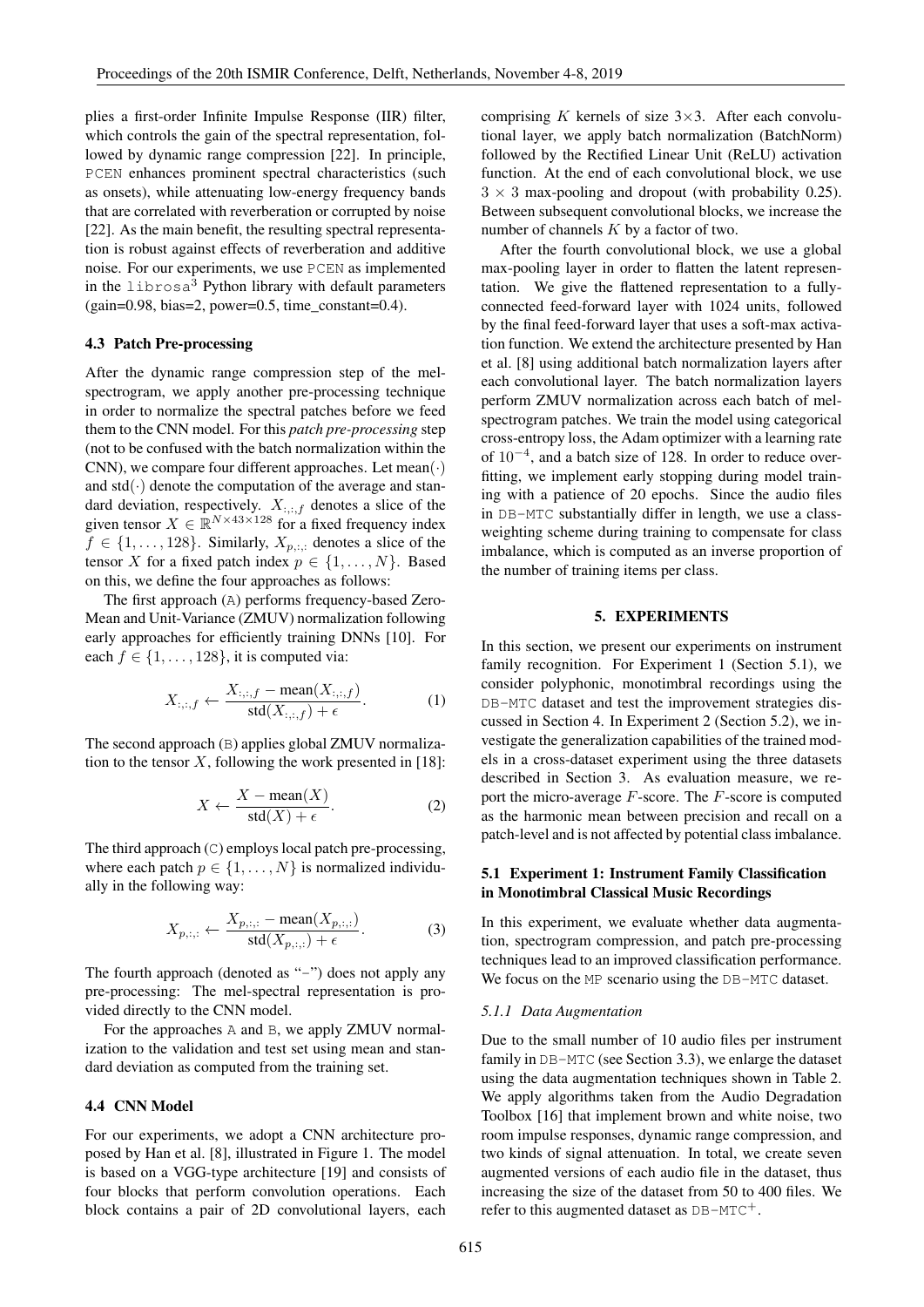| Abbr. | <b>Augmentation Type</b>  | Approach                   |
|-------|---------------------------|----------------------------|
| Noi   | <b>Noise</b>              | Brown noise, SNR -6 dB     |
|       |                           | White noise, $SNR + 22 dB$ |
| Imp   | <b>Impulse Response</b>   | Great Hall (def)           |
|       |                           | Classroom (def)            |
| Dyn   | Dynamic Range Compression | (def)                      |
| At.t. | Attenuation               | $-3$ dB                    |
|       |                           | -6 dB                      |

Table 2: Overview of applied data augmentation methods. *(def)* indicates where default presets from [16] are used.

## *5.1.2 Evaluation Procedure*

We systematically evaluate 96 combinations of data augmentation, spectrogram compression, and patch preprocessing methods as listed in Table 4. For each configuration, we perform three validation runs and report the mean  $F$ -score. In each run, we randomly split the dataset on file level into training (40%), validation (30%), and test set (30%). We use the additional augmented versions of the files for the training and validation sets and test only on the clean, non-augmented signals.

#### *5.1.3 Results*

In Table 4, we show the results of Experiment 1. We observe the highest  $F$ -score of 0.89 for a system using no compression of the mel-spectrogram (NO), frequencybased patch normalization (A), and a fully augmented training set. Independent of the applied data augmentation, the results show that a normalization of spectral patches before model training is very beneficial if no (NO) or only mild spectrogram compression (LC 1) is applied. In contrast, strong compression (LC 10000) elevates the results for systems without patch pre-processing  $(-)$  much closer to the regions with pre-processing: Strong spectrogram compression and the patch normalization techniques have a similar effect, with the latter tending to have an even greater impact. At least one of the methods should be considered for usage. The simple logarithmic compression strategies outperform the PCEN strategy, which we apply using default parameters. We assume that using a trainable PCEN front-end instead seems to be more promising for future work.

In Table 3, we show a confusion matrix for this experiment using the ideal parameter combination. While the piano class is recognized best, confusions mainly occur between vocal and woodwinds or strings, and between woodwinds and brass. Concerning the latter confusion, both families are wind instruments and, therefore, exhibit certain timbral similarity. Furthermore, the presence of french horns in both classes (as discussed in Section 3.3) might be problematic.

#### *5.1.4 Baseline System*

To compare the CNN-based results to a simple baseline system relying on standard audio features, we extract 20 mel-frequency cepstral coefficients (MFCC) per spectral patch  $X_{p, \ldots}$  and average them over the patch duration. Table 3: Confusion matrix for the best parameter configuration in Experiment 1 including all augmentations  $(DB-MTC^+)$ , averaged over three folds. The overall Fscore is 0.89.

| Predicted<br><b>True</b>    | <b>WOO</b> | bra  | pia  | VOC  | str  |
|-----------------------------|------------|------|------|------|------|
| woodwinds $(w \circ \circ)$ | 0.92       | 0.06 | 0.02 | 0.00 | 0.00 |
| brass (bra)                 | 0.20       | 0.70 | 0.07 | 0.00 | 0.03 |
| piano(pia)                  | 0.01       | 0.01 | 0.97 | 0.01 | 0.01 |
| vocal (voc)                 | 0.09       | 0.00 | 0.01 | 0.82 | 0.08 |
| strings $(\text{str})$      | 0.00       | 0.02 | 0.02 | 0.02 | 0.94 |

This way, each spectral patch is represented by a 20 dimensional MFCC feature vector. We train a random forest classifier with 50 estimators obtaining an F-score of 0.75. This result—which could be further improved by using data augmentation and more diverse audio features indicates that the benefit of our deep learning strategy over standard approaches is only weak when using datasets of limited size such as DB-MTC.

#### 5.2 Experiment 2: Cross-Dataset Evaluation

In this experiment, we evaluate how well the CNN model generalizes to unseen datasets that represent different levels of timbral complexity. Ideally, we expect the model to learn spectro-temporal patterns that are unique to particular instrument families so that these patterns are recognized independent of a dataset's acoustic characteristics.

## *5.2.1 Evaluation Procedure*

We split all three datasets DB-MTC, DB-SOL, DB-URMP and, additionally, a combination of them called DB-M/U/S, into individual training, validation, and test sets and perform cross-dataset evaluations. Concretely speaking, we train a model using training and validation sets taken from one dataset and evaluate using the test set of another dataset. Due to differences between the datasets, we restrict ourselves in this experiment to the three instrument families woodwinds, brass, and strings which are consistently present over all datasets. Consequently, we discard piano and vocal recordings from DB-MTC. Data augmentation and a comparison with the MFCC-based baseline system are not part of this experiment as we solely focus on the cross-dataset performance of the models.

We compare two approaches for splitting datasets into training, validation, and test sets. We either randomly select patches (patch-based) or split patches based on files (file-based) in order to avoid overfitting due to patches from the same file ending up in both the training and test sets. For the patch-based approach, we identify the smallest amount of available patches per class among the datasets. The smallest class is the brass class in DB-MTC with 4397 patches. Therefore, for the patch-based evaluation, we sample the same amount of patches from all other classes and datasets. We then use a split ratio of 40%–30%–30% to create training, validation, and test sets. Hence, each dataset finally consists of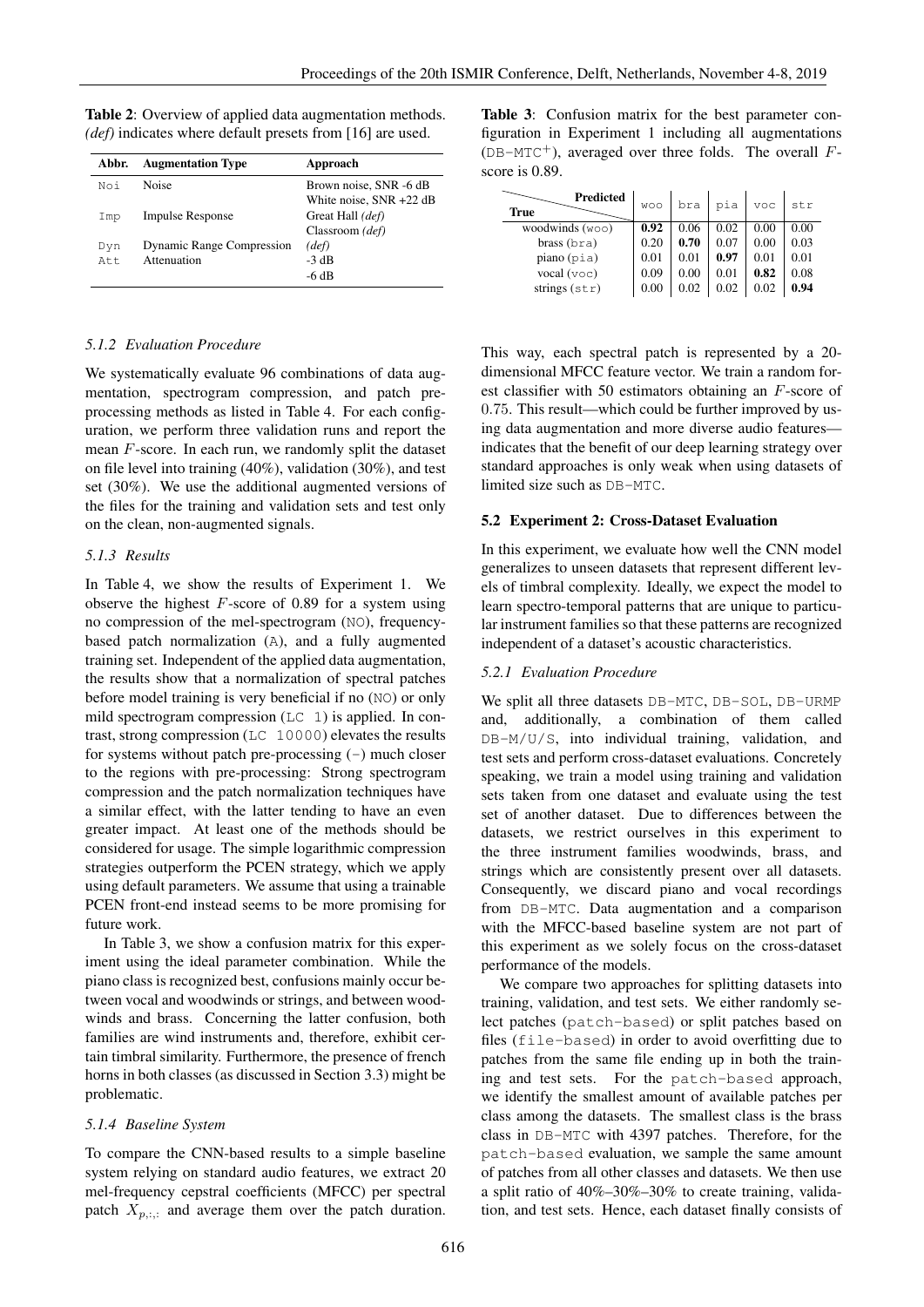Table 4: Mean F-scores for the parameter optimization on the DB-MTC dataset (Experiment 1) described in Section 5.1. The abbreviations for data augmentation methods (first four columns) are introduced in Table 2. The spectrogram compression methods LC 1, LC 10000, and PCEN, as well as the patch pre-processing methods -, A, B, C in the remaining columns are described in Section 4.2 and Section 4.3, respectively. The optimal parameter configuration (NO, A, full data augmentation) is highlighted using gray background color. The average standard deviation between  $F$ -scores over all three validation runs is 0.03 (min: 0.003, max: 0.15).

|     | <b>Augmentation Types</b> |     |                          |      | NO   |      |      |             | TC <sub>1</sub> |      | LC 10000               |                                                                           |      | PCFN |                   |      |      |           |      |
|-----|---------------------------|-----|--------------------------|------|------|------|------|-------------|-----------------|------|------------------------|---------------------------------------------------------------------------|------|------|-------------------|------|------|-----------|------|
| Noi | Imp                       | Dyn | Att                      |      |      | B    | C    | -           | A               | B    | C                      | $\hspace{1.0cm} \rule{1.5cm}{0.15cm} \hspace{1.0cm} \rule{1.5cm}{0.15cm}$ | A    | B    | C.                | -    | А    | B         |      |
|     |                           |     | $\overline{\phantom{0}}$ | 0.40 | 0.78 | 0.82 | 0.85 | 0.34        | 0.76            | 0.84 | 0.84                   | 0.66                                                                      | 0.76 | 0.82 | 0.75              | 0.70 | 0.67 | 0.67      | 0.65 |
|     |                           |     |                          | 0.46 | 0.89 | 0.86 | 0.86 | 0.49        | 0.88            | 0.87 | 0.85                   | 0.86 0.86                                                                 |      | 0.85 | $0.83$            | 0.79 | 0.80 | 0.79      | 0.80 |
|     |                           |     | $\overline{\phantom{0}}$ | 0.49 | 0.87 | 0.86 | 0.85 | 0.49        | 0.87            |      | $0.84$ $0.86$   $0.81$ |                                                                           | 0.82 |      | $0.82 \quad 0.82$ | 0.75 | 0.76 | 0.75 0.75 |      |
|     |                           |     | $\overline{\phantom{a}}$ | 0.42 | 0.86 | 0.85 | 0.85 | $0.42$ 0.84 |                 |      | $0.85$ 0.85 0.84       |                                                                           | 0.83 | 0.81 | $0.83 \pm 0.79$   |      | 0.77 | 0.79 0.78 |      |
|     |                           |     | $\overline{\phantom{a}}$ | 0.55 | 0.81 | 0.83 | 0.83 | 0.45        | 0.83            | 0.83 | 0.85                   | 0.78                                                                      | 0.83 | 0.79 | 0.81              | 0.75 | 0.74 | 0.72      | 0.76 |
|     |                           |     |                          | 0.35 | 0.81 | 0.84 | 0.87 | 0.36 0.81   |                 |      |                        | $0.83 \quad 0.82 \mid 0.77$                                               | 0.78 | 0.78 | 0.81              | 0.74 | 0.72 | 0.71      | 0.74 |

13191 patches. We create the fourth dataset DB-M/U/S by equally sampling patches from the other datasets.

For the file-based approach, we split each dataset using the same ratio of 40%–30%–30% on a file level, i. e., patches from one file will exclusively end up in one of the subsets. Here, no further steps are taken to balance out the amount of patches. Since this procedure leads to class imbalance, we use class weights as discussed in Section 4.4. The file-based version of DB-M/U/S is generated by accumulating all subsets over all datasets. Table 1 summarizes all datasets used in this experiment. For model training, we pick the parameters that lead to the best result in Experiment 1, namely no compression (NO) and patch pre-processing method C. We do not include any augmentations in this experiment.

#### *5.2.2 Results*

Table 5 shows the results for the cross-dataset evaluation on the patch-based data split. Due to the split strategy, the classifier overfits to the training set and naturally achieves high  $F$ -scores on the corresponding test set when patches are randomly mixed. This overfitting effect is supported by the fact that adding additional training data from a different dataset in DB-M/U/S even degrades the performance for testing on DB-MTC and DB-SOL.

Table 6 shows the results for the file-based data split. Due to its large size, DB-SOL has the highest impact on the model performance in the mixed dataset  $DB-M/U/S$ . When comparing the performance for training and testing on  $DB-MTC$ , the F-score drops by 0.12 for the file-based split strategy. This confirms our expectations since the DB-MTC dataset has a small number of files per class and a large variance of file durations.

As a general observation for both split strategies, the CNN approach for instrument family recognition shows only a limited capability to generalize well towards unseen data, which becomes apparent for all cross-dataset combinations in both tables (high values on the diagonal).

### 6. CONCLUSIONS

In this paper, we investigated a state-of-the-art convolutional neural network model for automatic instrument

Table 5: Resulting F-scores for cross-dataset evaluation using patch-based dataset split. The rows and columns of the table indicate the training and test sets for each configuration, respectively.

| <b>Test</b><br><b>Training</b> | DB-MTC | DB-URMP | DB-SOL | $DB-M/U/S$ |
|--------------------------------|--------|---------|--------|------------|
| DB-MTC                         | 0.96   | 0.70    | 0.62   | 0.77       |
| DB-URMP                        | 0.49   | 0.96    | 0.61   | 0.70       |
| DB-SOL                         | 0.64   | 0.78    | 0.95   | 0.79       |
| $DB-M/U/S$                     | 0.95   | 0.97    | 0.91   | 0.94       |

Table 6: Resulting F-scores for cross-dataset evaluation using file-based dataset split.

| <b>Test</b><br><b>Training</b> | DB-MTC | DB-URMP | DB-SOL | $DB-M/U/S$ |
|--------------------------------|--------|---------|--------|------------|
| DB-MTC                         | 0.84   | 0.60    | 0.68   | 0.68       |
| DB-URMP                        | 0.51   | 0.92    | 0.69   | 0.70       |
| DB-SOL                         | 0.69   | 0.74    | 0.99   | 0.94       |
| $DB-M/U/S$                     | 0.89   | 0.95    | 0.99   | 0.98       |

family recognition in Western classical music recordings. Focusing on monotimbral, polyphonic recordings, we showed that increasing the amount of training data via augmentation techniques leads to improved classification performance. We also found that pre-processing is of central importance for achieving a good system. Combining patch normalization with dynamic compression or perchannel energy normalization does not further improve the results, but these techniques may compensate the effect of patch normalization to some degree. Given that a simple MFCC-based baseline system already achieves good performance in Experiment 1, the possible superiority of more complex data-driven methods such as CNNs needs to be assessed carefully. In a cross-dataset experiment, we further tested how well the CNN model generalizes towards unseen data. Our results indicate that current CNN models lack generalization capability across different datasets, thus indicating the need for applying further optimization methods such as domain adaptation [5].

Acknowledgments: This work has been supported by the German Research Foundation (AB 675/2-1, MU 2686/11-1). The International Audio Laboratories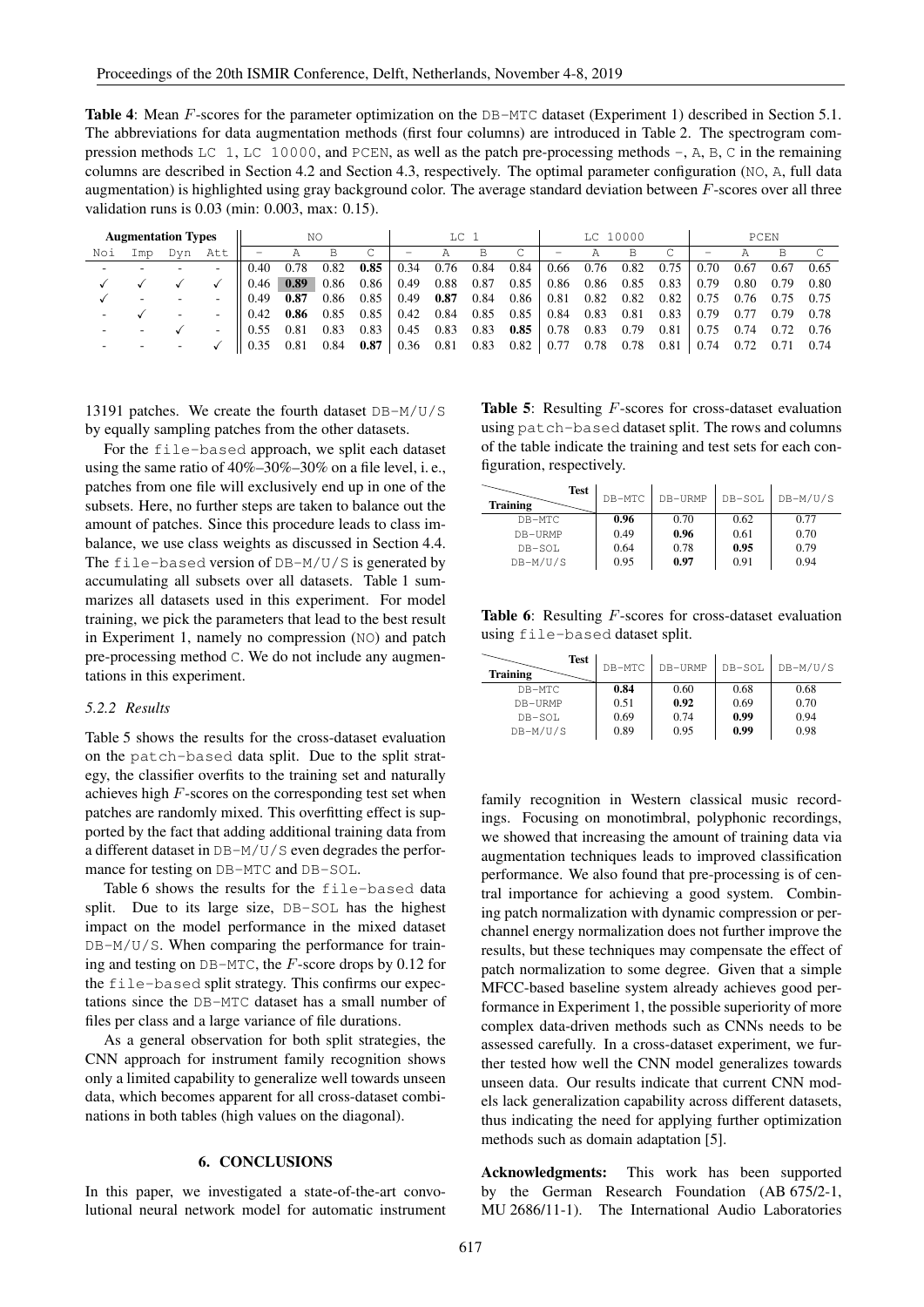Erlangen are a joint institution of the Friedrich-Alexander-Universität Erlangen-Nürnberg (FAU) and Fraunhofer Institut für Integrierte Schaltungen IIS.

## 7. REFERENCES

- [1] Rachel M. Bittner, Justin Salamon, Mike Tierney, Matthias Mauch, Chris Cannam, and Juan Pablo Bello. MedleyDB: A Multitrack Dataset for Annotation-Intensive MIR Research. In *Proceedings of the 15th International Society for Music Information Retrieval Conference (ISMIR)*, pages 155–160, Taipei, Taiwan, 2014.
- [2] Juan Bosch, Jordi Janer, Ferdinand Fuhrmann, and Perfecto Herrera. A comparison of sound segregation techniques for predominant instrument recognition in musical audio signals. In *Proceedings of the 13th International Society for Music Information Retrieval Conference (ISMIR)*, pages 559–564, Porto, Portugal, 2012.
- [3] Jana Eggink and Guy J. Brown. Instrument recognition in accompanied sonatas and concertos. In *Proceedings of the IEEE International Conference on Acoustics, Speech, and Signal Processing (ICASSP)*, pages 217– 220, 2004.
- [4] Ferdinand Fuhrmann. *Automatic musical instrument recognition from polyphonic music audio signals*. PhD thesis, Universitat Pompeu Fabra, Barcelona, Spain, 2012.
- [5] Shayan Gharib, Konstantinos Drossos, Emre Cakir, Dmitriy Serdyuk, and Tuomas Virtanen. Unsupervised adversarial domain adaptation for acoustic scene classification. In *Proceedings of the 3rd Detection and Classification of Acoustic Scenes and Events Workshop (DCASE)*, pages 138–142, Surrey, UK, 2018.
- [6] Juan Gómez, Jakob Abeßer, and Estefanía Cano. Jazz solo instrument classification with convolutional neural networks, source separation, and transfer learning. In *Proceedings of the 19th International Society for Music Information Retrieval Conference (ISMIR)*, pages 577–584, Paris, France, 2018.
- [7] Siddharth Gururani, Cameron Summers, and Alexander Lerch. Instrument activity detection in polyphonic music using deep neural networks. In *Proceedings of the 19th International Society for Music Information Retrieval Conference (ISMIR)*, pages 569–576, Paris, France, 2018.
- [8] Yoonchang Han, Jae-Hun Kim, and Kyogu Lee. Deep convolutional neural networks for predominant instrument recognition in polyphonic music. *CoRR*, abs/1605.09507, 2016.
- [9] Yun-Ning Hung and Yi-Hsuan Yang. Frame-level instrument recognition by timbre and pitch. In *Proceedings of the 19th International Society for Music Infor-*

*mation Retrieval Conference (ISMIR)*, pages 135–142, Paris, France, 2018.

- [10] Yann LeCun, Léon Bottou, Genevieve B. Orr, and Klaus-Robert Müller. Efficient backprop. In *Neural Networks: Tricks of the Trade, this book is an outgrowth of a 1996 NIPS Workshop*, pages 9–50, London, UK, 1998. Springer-Verlag.
- [11] Bochen Li, Xinzhao Liu, Karthik Dinesh, Zhiyao Duan, and Gaurav Sharma. Creating a musical performance dataset for multimodal music analysis: Challenges, insights, and applications. *CoRR*, abs/1612.08727, 2016.
- [12] Peter Li, Jiyuan Qian, and Tian Wang. Automatic instrument recognition in polyphonic music using convolutional neural networks. *CoRR*, abs/1511.05520, 2015.
- [13] Vincent Lostanlen, Joakim Andén, and Mathieu Lagrange. Extended playing techniques: the next milestone in musical instrument recognition. In *Proceedings of the 5th International Conference on Digital Libraries for Musicology (DLfM)*, pages 1–10, Paris, France, 2018.
- [14] Vincent Lostanlen and Carmine-Emanuele Cella. Deep convolutional networks on the pitch spiral for music instrument recognition. In *Proceedings of the 17th International Society for Music Information Retrieval Conference (ISMIR)*, pages 612–618, New York, NY, USA, 2016.
- [15] Vincent Lostanlen, Justin Salamon, Mark Cartwright, Brian McFee, Andrew Farnsworth, Steve Kelling, and Juan Pablo Bello. Per-Channel Energy Normalization: Why and How. *IEEE Signal Processing Letters*, 26(1):39–43, 2019.
- [16] Matthias Mauch and Sebastian Ewert. The audio degradation toolbox and its application to robustness evaluation. In *Proceedings of the 14th International Society for Music Information Retrieval Conference (ISMIR)*, Curitiba, Brazil, 2013.
- [17] Taejin Park and Taejin Lee. Musical instrument sound classification with deep convolutional neural network using feature fusion approach. *CoRR*, abs/1512.07370, 2015.
- [18] Jordi Pons and Xavier Serra. Designing efficient architectures for modeling temporal features with convolutional neural networks. In *IEEE International Conference on Acoustics, Speech and Signal Processing (ICASSP)*, pages 2472–2476, New Orleans, USA, 2017.
- [19] Karen Simonyan and Andrew Zisserman. Very deep convolutional networks for large-scale image recognition. *CoRR*, abs/1409.1556, 2014.